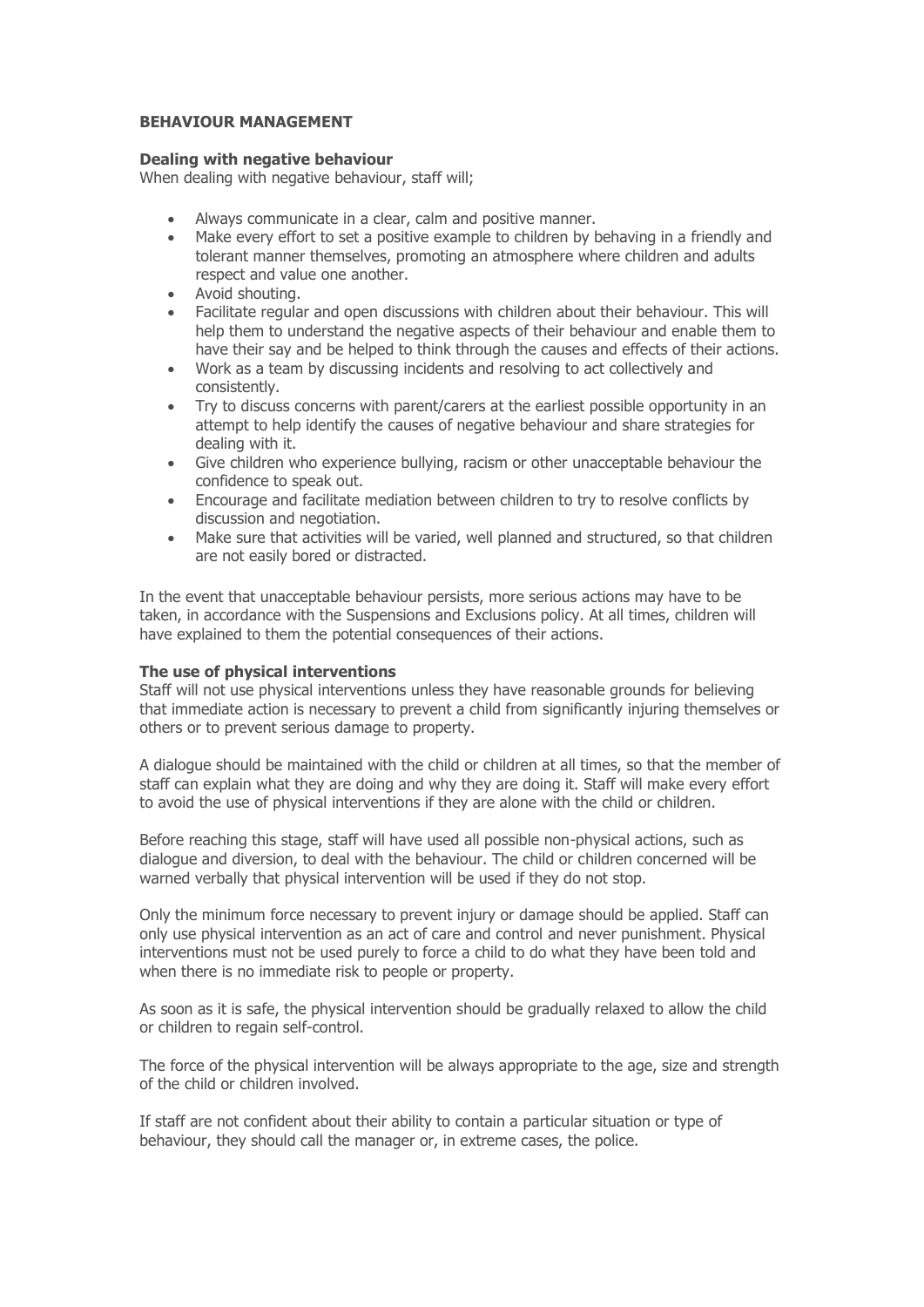Where a member of staff has had to intervene physically to restrain a child, the manager must be notified and the incident recorded in the Incident Record Book. The following details should be recorded:

- . the name of the child
- the name of the staff member(s) who used the physical intervention
- previous intervention techniques used just before the incident
- date, time and place of incident
- circumstances of incident and factors leading up to the incident
- nature of physical intervention used
- names of witnesses
- injuries that may have occurred during the incident
- further action taken
- parents'/carers' signature

The incident will be discussed with the parent/carer at the earliest possible opportunity.

The "Allegations against Staff" and "Safeguarding Children" policies should be used if a member of staff commits, or is alleged to have committed any act of violence or abuse towards a child.

## **Biting in toddlers**

Children can bite at about 1-2 years of age. It is not a spiteful act, but rather a means of expression where language skills are limited. Often at the toddler stage they may resort to biting when they are tired, unwell or in an attempt to gain attention. Biting is often a way of dealing with frustration.

When a toddler bites an adult, respond accordingly. Use facial expressions, words and body language to show it hurts. It is also important to follow this through with the removal of adult contact so the child learns that biting does not get attention.

#### **Suspension and exclusion of children**

The provider has the right to temporarily suspend or permanently exclude a child in the event of persistent and irresolvable unacceptable behaviour. This must always be the last resort when other behaviour management strategies and supports have been fully exhausted.

Staff will consult with the manager as early as possible if they believe that a child's behaviour is in danger of warranting suspension or exclusion. The decision to suspend or exclude should only be taken by the manager or Register Provider.

Staff will always keep parent/carers informed about behaviour management issues relating to their child and attempt to work with them to tackle the causes of disruptive or unacceptable behaviour.

The setting will record and kept detailed records of all warnings, suspensions and exclusions. Each warning should be discussed with the child concerned and their parent/carer and identify the actions, strategies and professional supports that have been used to address the behaviour.

When a suspension is over and before a child is allowed to return to the setting, there should will a discussion between staff, the child and their parent/carer. This should address how appropriate behaviour will be supported and managed on the child's return to the setting.